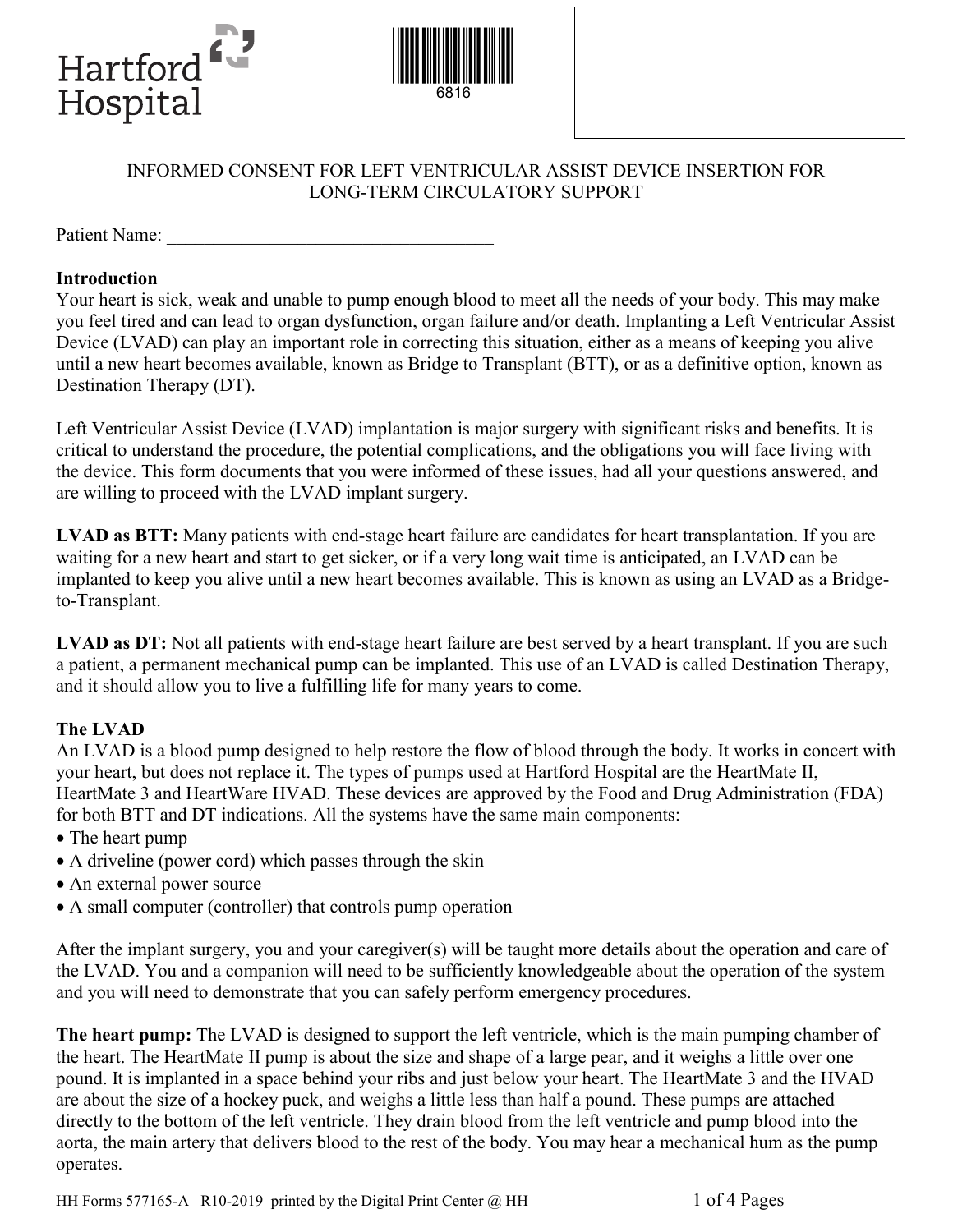



# INFORMED CONSENT FOR LEFT VENTRICULAR ASSIST DEVICE INSERTION FOR LONG-TERM CIRCULATORY SUPPORT

**The driveline:** The driveline is the "power cord" of the pump. It exits the skin on either the right or left side of your abdomen and it must be covered at all times by a sterile dressing. The driveline connects the pump inside your body to its external power source and the controller that keeps the pump running properly. The exit site dressing on your abdomen needs to be changed using meticulous sterile technique. You and your caregiver(s) will be instructed on how to change the dressing before you are discharged from the hospital or rehab facility.

**The external power source:** The HeartMate II and HeartMate 3 pumps may be powered by batteries or by being connected directly to a unit that delivers power from a wall outlet to the pump. Two portable batteries that power the pump can be worn in either a special holster or shoulder bag, allowing considerable mobility. The HeartWare HVAD may also be powered by batteries and can be worn in a special holster or shoulder bag. The HeartWare controller can be attached to an AC adapter for use when you are relaxing or sleeping. You will be instructed on how to switch power sources and how to charge the batteries. You will need to demonstrate your competency with these tasks before you are discharged from the hospital or rehab facility.

**The controller:** The controller is a small computer that tells the pump how fast to spin. It also continually monitors the pump and will provide audible and visual alarms in the event of a problem.

### **LVAD Implant Procedure**

The pump is implanted during open-heart surgery, which typically takes between 4 to 8 hours. An incision will extend from the top of the breast bone to just below the ribcage. A heart-lung machine will pump blood through your body during the operation. After the LVAD is implanted, the heart-lung machine will be weaned off and the LVAD and your heart will take over/assist your circulation. After the incision is closed, you will be taken to the Intensive Care Unit (ICU) to recover. You will be on a breathing machine (ventilator) with a breathing tube in your windpipe until you are strong enough to breathe on your own; this could be in a matter of hours or it could take several days or more. While the tube is in place you will not be able to speak, but you will be able to communicate by other means. You will also receive the medication you will need to feel comfortable.

#### **Risks**

There are risks associated with any major surgical procedure. Potential complications that may occur with LVAD support and the implant procedure include, but are not limited to, the following:

- Death Infection (due to the device) Excessive bleeding Need for reoperation
	-
- Hemolysis (the destruction of blood cells) Liver dysfunction (the liver fails to filter blood)
- High blood pressure Heart attack Kidney failure Thromboembolism (blood clots that
- form and can travel to other parts of the body; this could result in a stroke or loss of a limb or organs and could
- require surgery) Right heart failure (the right side of the heart is weak and fails to pump blood)
- Need for mechanical ventilation (having a breathing tube and a machine to help you breathe)
- Prolonged ICU and/or hospital stay
- Mechanical pump failure (the pump or its parts may stop working or malfunction)
- Neurological dysfunction (brain or nerve damage resulting in difficulty or inability to wake up or difficulty moving parts of the body)
- Psychiatric problems (disturbances in thought processes or emotions, behavioral changes)
- Arrhythmia (heart may beat irregularly or stop beating) Pulmonary dysfunction (the lungs fail to oxygenate the body)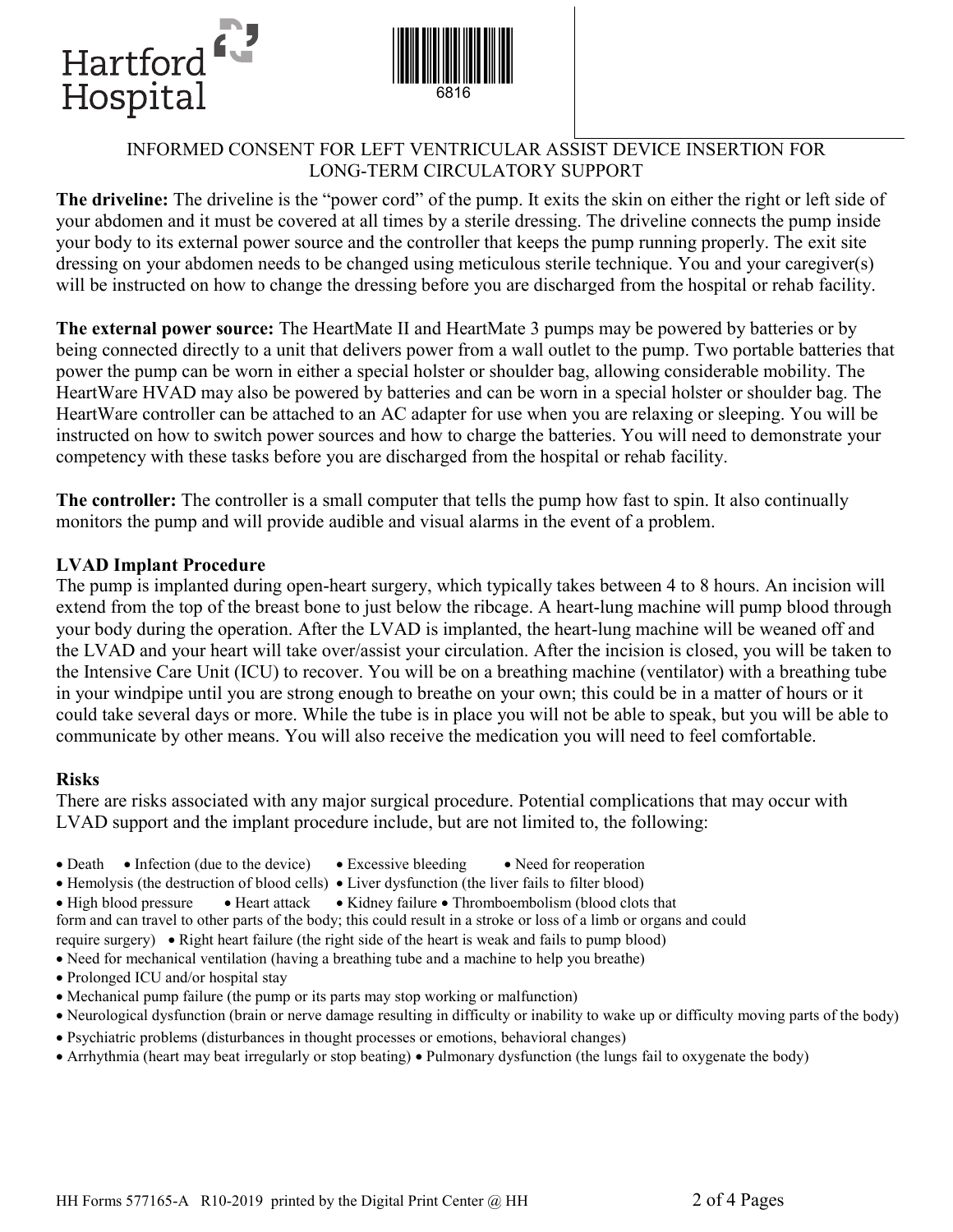



### **Potential Benefits**

Most patients benefit from LVAD implantation. The LVAD helps your heart pump more blood to your body. The increase in blood flow gives you more energy, improving your quality of life and prolonging it as well.

Sometimes an LVAD will lower pressures inside your lungs which otherwise could make you NOT a candidate for a heart transplant. An LVAD may also improve kidney function. Sometimes patients who are not transplant candidates can become candidates after prolonged LVAD support. Your physicians will monitor your progress after LVAD insertion and will let you know if your candidacy for heart transplantation changes.

#### **Lifestyle and Body Image Changes**

I have seen an LVAD pump model and have a basic understanding of the device components, including batteries, power unit, driveline, and controller. I have seen a picture of a patient wearing the controller and batteries. I have also seen a picture of a driveline exit site (where the device exits the body on the abdomen). I understand that I will need a 24-hour caregiver following discharge from the hospital and that I should not be alone after I receive an LVAD until given permission by the LVAD team.

Improved circulation of blood after LVAD insertion should enable you to return to your daily life with few restrictions. With time, you should be comfortable with all aspects of living with an LVAD. There are some activities that should be avoided during LVAD support because the equipment is electrical and is outside the body. Examples of some restrictions include:

- No submersion in water (no tub baths, hot tubs/jacuzzis, or swimming)
- No contact sports
- No participation in impact activities that may cause trauma to the device or driveline
- No sleeping with electric blankets or pads

No dusting computer or television screens or vacuum cleaning (they have strong static electricity which can cause electric shock, can damage electrical parts of the pump and its components, or cause the system to stop)

Do not become pregnant

#### **Discharge Home**

To be discharged to your home, you must demonstrate mastery of the LVAD and your home environment must be satisfactory to adequately support the LVAD equipment. You must have consistent electricity and phone services. Some LVAD equipment must only be plugged into a grounded, 3-pronged electrical outlet. A home evaluation will be done before surgery to ensure these requirements are met and in most cases, a visiting nurse will be requested to visit the home for a formal evaluation prior to hospital discharge.

You will need to adhere to meticulous medical care after LVAD implant, including:

- Lifetime follow-up appointments and testing to monitor organ function, medications and VAD function
- Lifetime sterile dressing changes of driveline exit site by your designated caregiver

• Lifetime care for the LVAD and its components by preventing trauma, kinks or damage to the driveline and maintaining clean equipment